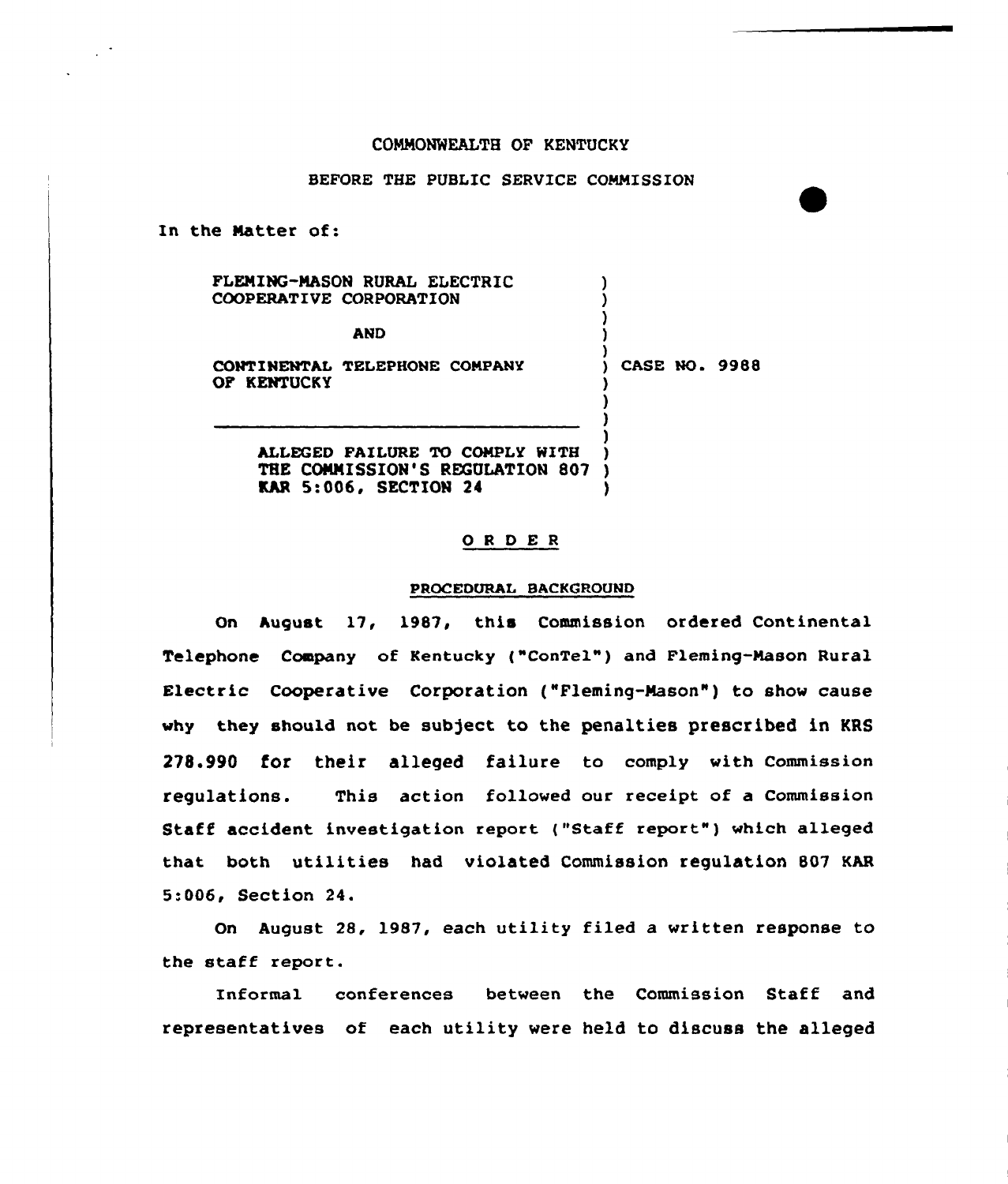violations. The Staff met with representatives of ConTel<sup>1</sup> on September 9, 1987, and with representatives of Fleming-Mason<sup>2</sup> on September 11, 1987. The minutes of each conference have been made part of the case record.

Both utilities have waived any right to a hearing before the Commission and have advised the Commission that they have no further evidence to present.

#### DISCUSSION

At approximately 5:00 p.m. on April 29, 1987, Hazel C. NcCarthey was killed in a freak accident at his home in Naysville, Kentucky. While NcCarthey was mowing the front yard of his home, the tractor which he was operating became entangled with guy wires attached to a utility pole used by ConTel and Fleming-Nason. The stress placed on one of the guy wires caused the top of the utility pole to snap. The freed guy wire then wrapped around the tractor's rear tire and McCarthey's chest, pinning McCarthey to the tractor seat. As the tractor tire continued to rotate, this guy wire tightened across McCarthey's chest and strangled him.<sup>3</sup>

Two and a half hours later Fleming-Mason linemen Russell Dunaway and Steve Harn discovered NcCarthey and summoned an

3 Report of Mason County Coroner James Brell (hereinafter "Coroner's Report").

 $-2-$ 

<sup>1</sup> L.W. Darden, General Manager and Vice-President of ConTel, and Hon. Henry Jernigan.

<sup>2</sup> Huston Delaney, General Manager of Fleming-Mason, S.D. Souder <sup>&</sup>lt; resident engineer in charge of the Division of Utility Engineering and Services, Jack Owens, superintendent in charge of maintenance and operations, and Hon. Marvin suit.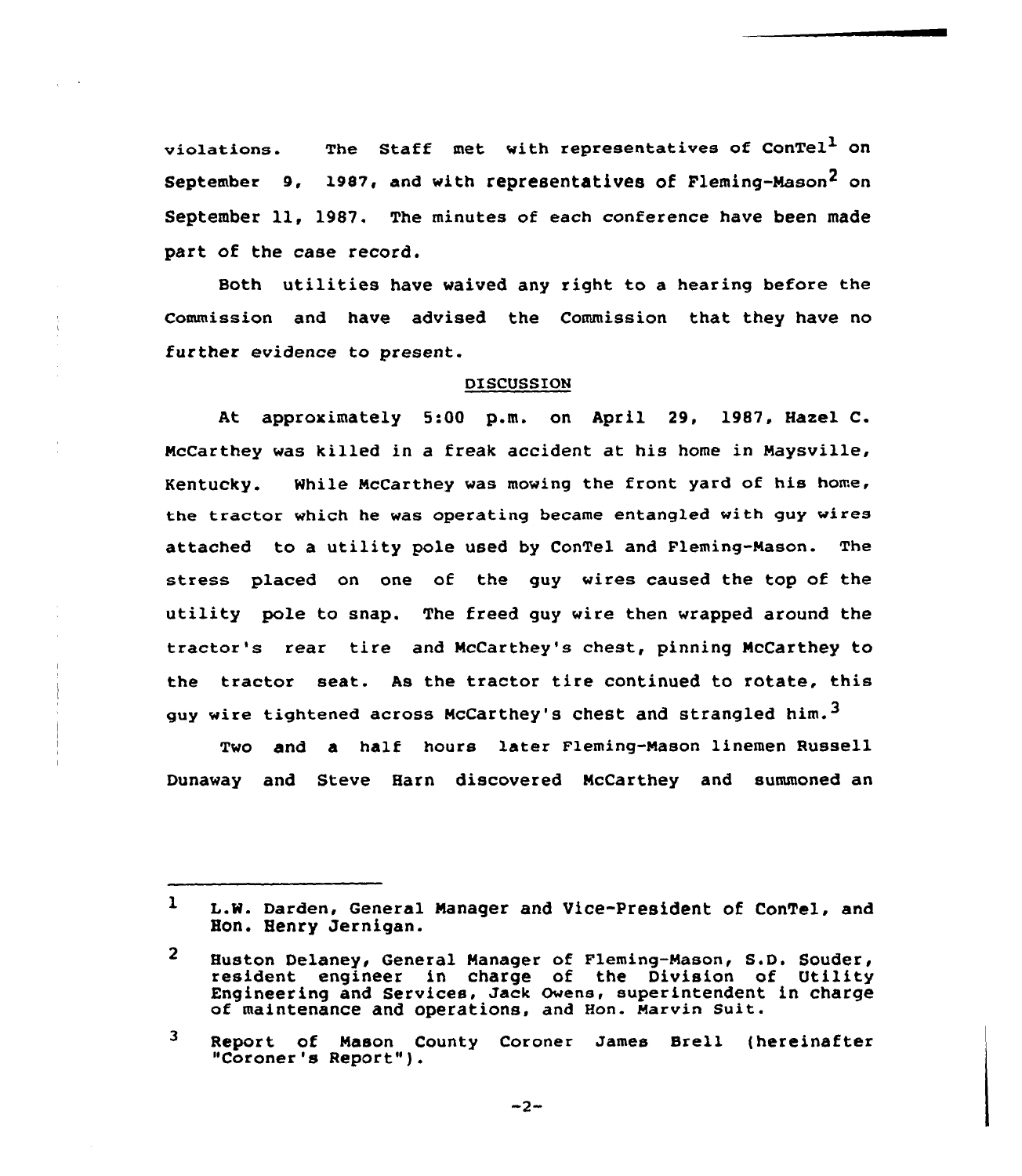ambulance.<sup>4</sup> Emergency medical personnel arrived at the accident scene shortly thereafter, but were unable to revive McCarthey. They pronounced him dead at the scene at 7:59 p.m.<sup>5</sup>

Dunaway and Harn then notified Jack Owens, superintendent in charge of maintenance and operations at Fleming-Mason. Ovens immediately travelled to the accident scene. After briefly inspecting it, he telephoned Fleming-Mason's General Nanager Huston Delaney at 8:45 p.m. and informed him of the accident. At 6:55 a.m. the next, morning, Owens telephone ConTel's local office and reported the accident.<sup>6</sup>

Fleming-Mason notified the Commission of the accident at 3:07 p.m. on April 30 and filed a vritten report with the Commission on June  $3.7$  ConTel never reported the accident.

Commission Regulation 807 KAR 5:006, Section <sup>24</sup> states:

Each utility, other than <sup>a</sup> natural gas utility, shall notify the commission of any utility related accident which results in death or serious injury to any person or any other incident which has or may result in substantial property damage or substantial loss of service. prompt notice of fatal accidents shall be given to the commission by telephone or telegraph. A<br>summary written report shall be submitted to the written report shall be submitted to the commission within seven (7) days. [Emphasis added.]

The Commission Staff in its report alleges that neither Fleming-Mason nor ConTel promptly notified the Commission of the NcCarthey accident or submitted a written report within 7 days.

- 5 Coroner's Rcport.
- 6 "Hascl NcCarthey's Fatal Accident," p. 2.
- 7 Staff Report, p. l.

 $\mathbf{4}$ Fleming-Mason Summary Report, "Hazel NcCarthey's Fatal Accident", p. 2.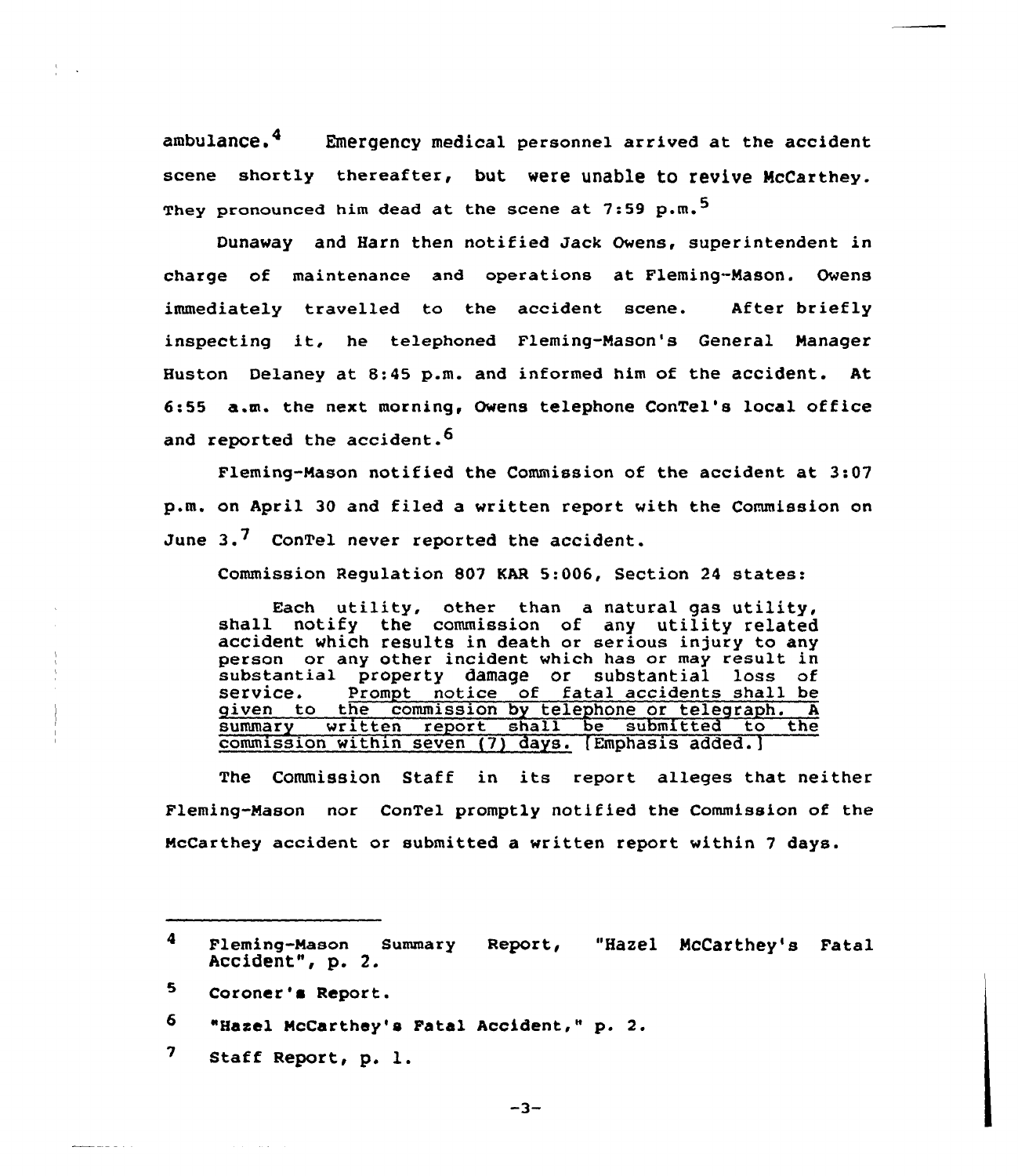Fleming-Mason contends that it provided the Commission with prompt notice of the NcCarthey accident. Any notice which is given within <sup>24</sup> hours of <sup>a</sup> fatal accident, it argues, is prompt notice. $<sup>8</sup>$ </sup>

Fleming-Mason also argues that notice to the Commission can be provided only after a utility has conducted a preliminary investigation of the fatal accident to ascertain the facts.<sup>9</sup> In this case, Fleming-Mason officials immediately contacted the Commission after thoroughly inspecting the accident site and interviewing the county coroner, the local police and emergency medical personnel.

Fleming-Mason admits failing to submit a written report within <sup>7</sup> days of the accident. Its officials claim to have been unaware of revisions made to 807 KAR 5:006. Section 24 in 1986.<sup>10</sup>

The Commission does not, agree with Fleming-Nason's arguments. When interpreting a regulation, its words should be given ordinarily understood meaning. "Prompt" generally means immediately. Black's Law Dictionary defines prompt as "(tjo act immediately, responding to the instant." Webster's Dictionary defines it as "done without delay". Fleming-Mason's interpretation of "prompt" is contrary to its ordinarily understood meaning and is, therefore, rejected.

A utility is not required to conduct an extensive preliminary investigation of a fatal accident, such as Fleming-Nason did,

9 Zd.

 $-4-$ 

<sup>8</sup> PSC Nemorandum, "Informal Conference with Fleming-Mason RECC," September 21, 1987.

<sup>10</sup> Affidavit of J. D. Souder, August 26, 1987, p. 3.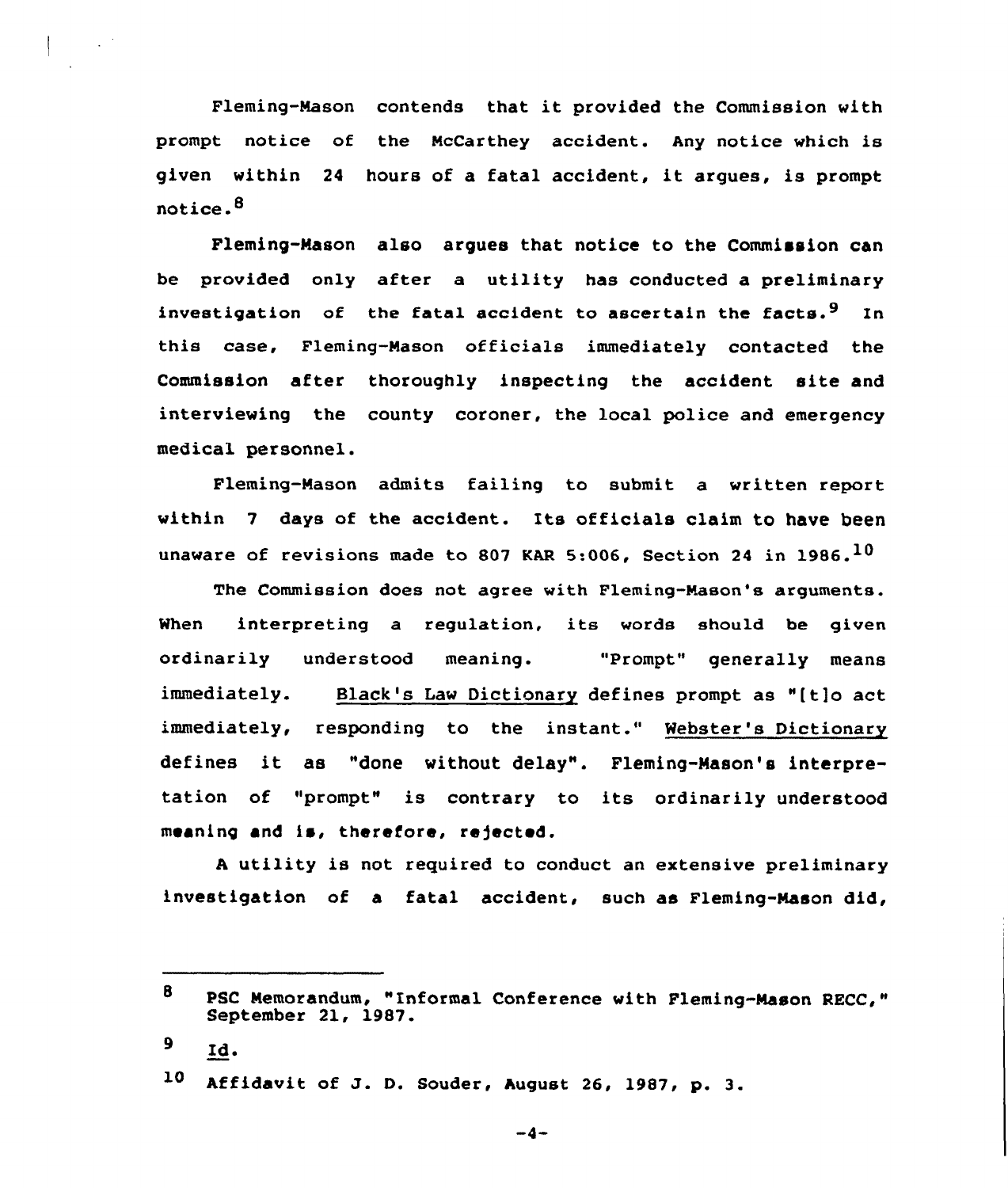before notifying the Commission. The purpose of Commission Regulation 807 KAR 5:006, Section <sup>24</sup> is to insure the Commission of notice of a fatal accident so that the Commission has an opportunity to initiate its own investigation while the accident site is unaltered. Any delay in notification increases the likelihood that the accident site will be altered<sup>11</sup> and thus limits the Commission's ability to conduct its own investigation. Accordingly, notice should be provided as soon as a utility learns of a fatal accident.

As to Fleming-Mason's claim that its officials were unaware of revisions to Commission Regulations, the Commission notes that ignorance does not excuse a utility's failure to comply with Commission Regulations. Every person is expected to stay abreast of changes in the law. This is especially true for utilities, which must constantly deal with Commission Regulations.

ConTel admits violating the Commission regulation. It attributes its failure to an employee's negligence and to design flaws in its trouble reporting system.<sup>12</sup> It assures the

and a consequence

 $11$ In this case, Fleming-Mason had installed a new utility pole and completed all repair work by 12:00 p.m., on April 30. The Commission was notified of the accident <sup>3</sup> hours later.

PSC Nemorandum, "Informal Conference with ConTel," September 9, 1987. When Owens telephoned ConTel's local office, his call was automatically switched to ConTel's "after hours" repair center in Hershey, Pennsylvania. The information was placed into the company's computer. When the information was retrieved and reviewed by the local ConTe1 office later that morning, the clerk performing the review ignored the report and focused only on the caller's telephone number. Because the telephone number indicated a Flemingsburg exchange, an area served by General Telephone Company, he assumed the report did not involve ConTel facilities and filed it away.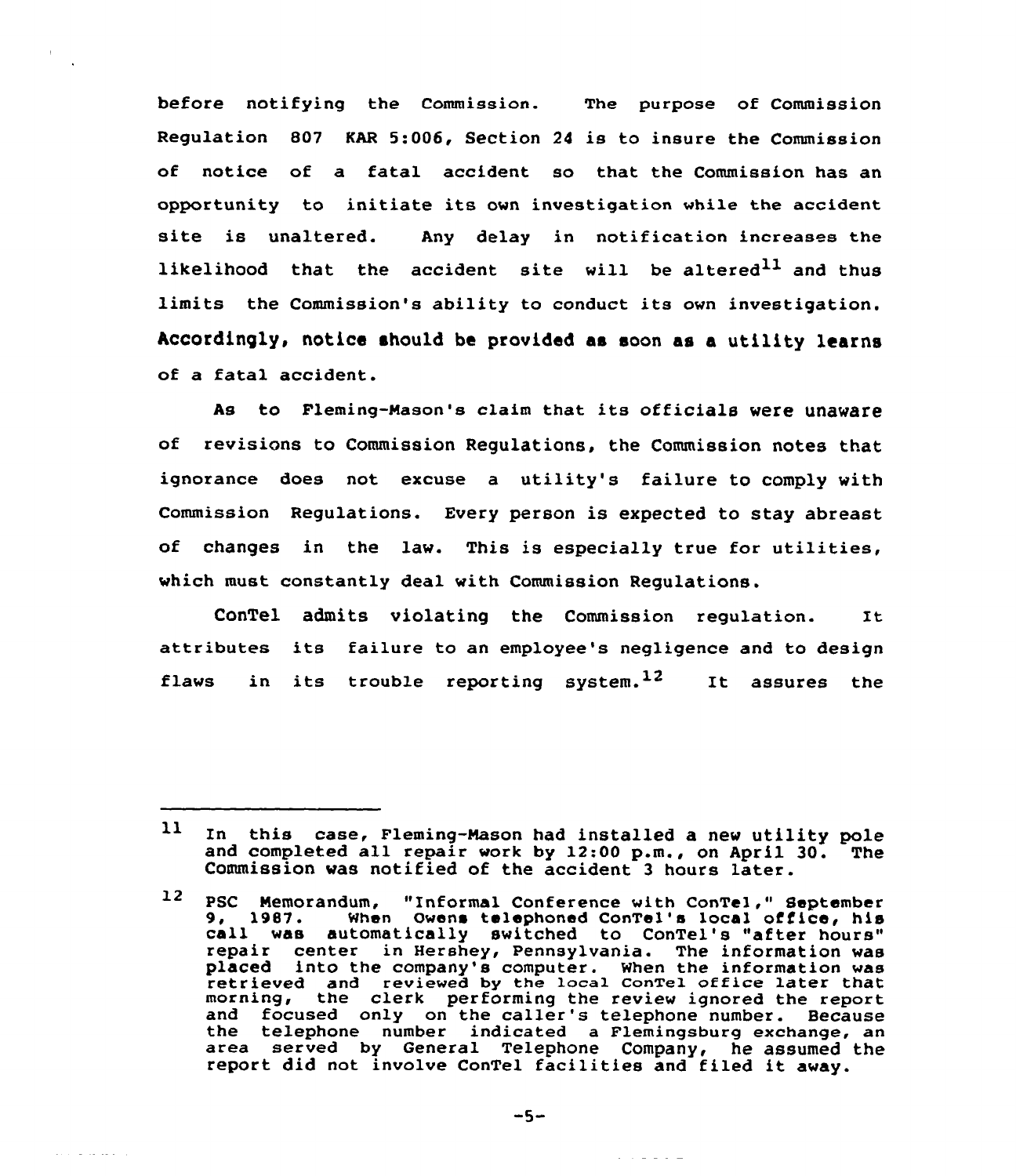Commission that these flaws have been corrected.<sup>13</sup> ConTel argues against the imposition of any penalty as its violation was not willful and as corrective action has been taken.  $^{14}$ 

## FINDINGS AND ORDERS

After examining the evidence of record and being advised, the Commission finds:

l. ConTel and Fleming-Nason are utilities as defined by KRS 278.010 and, therefore, are subject to the )urisdiction of the Commission.

2. Commission Regulation 807 KAR 5:006, Section 24, requires a utility to provide the Commission with prompt notice of any utility-related accident which results in death and to submit a summary written report on the accident within 7 days.

3. Hazel NcCarthey died in a utility-related accident involving facilities used by ConTel and Fleming-Mason.

4. Fleming-Mason notified the Commission of this fatal accident <sup>19</sup> hours after learning of it. Fleming-Mason submitted <sup>a</sup> summary written report to the Commission 34 days later.

5. Fleming-Mason did not promptly notify the Commission of the NcCarthey accident or submit a summary written report within 7 days of the accident.

6. hfter being informed of the HcCarthey accident, ConTel neither notified the Commission nor submitted a summary written report on it.

14 Response of ConTel, p. <sup>4</sup>

 $-6-$ 

<sup>13</sup> Letter to PSC from Hon. Henry Jernigan, September 11, 1987.